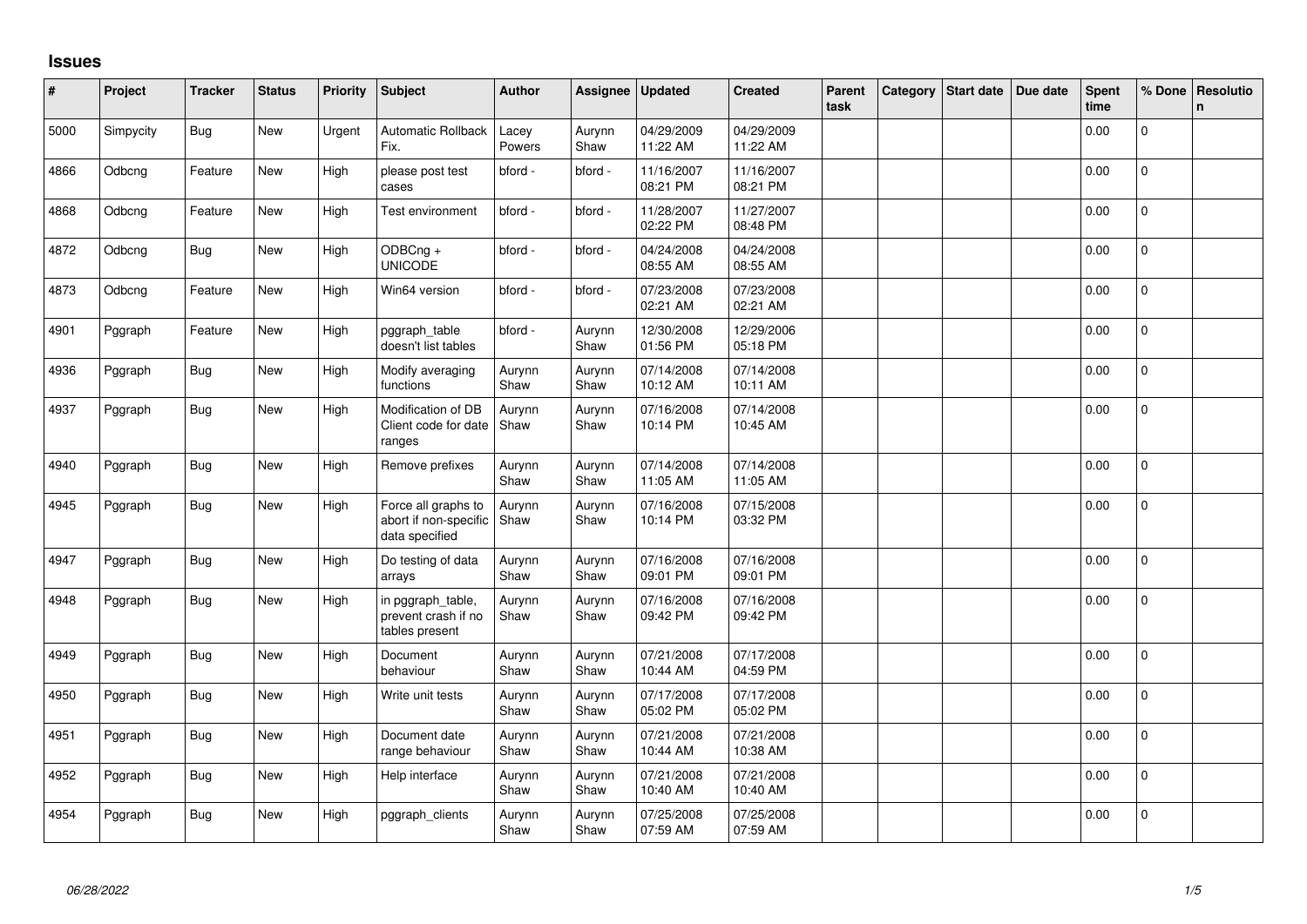| #    | Project   | <b>Tracker</b> | <b>Status</b>   | <b>Priority</b> | Subject                                                                                                      | <b>Author</b>                    | Assignee       | <b>Updated</b>         | <b>Created</b>         | Parent<br>task | Category | Start date | Due date  | Spent<br>time | % Done         | Resolutio<br>$\mathsf{n}$ |
|------|-----------|----------------|-----------------|-----------------|--------------------------------------------------------------------------------------------------------------|----------------------------------|----------------|------------------------|------------------------|----------------|----------|------------|-----------|---------------|----------------|---------------------------|
| 4956 | Pggraph   | <b>Bug</b>     | New             | High            | dbrollup.py needs<br>to support pggraph<br>2.2                                                               | Aurynn<br>Shaw                   | Aurynn<br>Shaw | 07/25/2008<br>08:02 AM | 07/25/2008<br>08:02 AM |                |          |            |           | 0.00          | 0              |                           |
| 4958 | Pggraph   | <b>Bug</b>     | <b>New</b>      | High            | Fix the "Help I have<br>no data" problem<br>with pggraph.                                                    | Aurynn<br>Shaw                   | Aurynn<br>Shaw | 07/25/2008<br>11:37 AM | 07/25/2008<br>11:37 AM |                |          |            |           | 0.00          | $\Omega$       |                           |
| 4959 | Pggraph   | <b>Bug</b>     | <b>New</b>      | High            | Upgrade all present<br>pggraph clients to<br>pggraph_2_2                                                     | Aurynn<br>Shaw                   | Aurynn<br>Shaw | 07/28/2008<br>08:07 AM | 07/28/2008<br>08:07 AM |                |          |            |           | 0.00          | $\mathbf 0$    |                           |
| 4960 | Pggraph   | <b>Bug</b>     | New             | High            | pg error of<br>pggraph_2_2                                                                                   | Devrim<br>Gunduz                 | Aurynn<br>Shaw | 12/30/2008<br>09:09 AM | 12/30/2008<br>09:09 AM |                |          |            |           | 0.00          | $\overline{0}$ |                           |
| 4993 | Simpycity | <b>Bug</b>     | New             | High            | Finish docs                                                                                                  | Aurynn<br>Shaw                   | Aurynn<br>Shaw | 11/25/2008<br>11:31 AM | 11/25/2008<br>11:31 AM |                |          |            |           | 0.00          | $\mathbf{0}$   |                           |
| 5260 | PL/php    | <b>Bug</b>     | New             | High            | The function could<br>not return varchar<br>string -- When<br>there is function<br>definition in<br>includes | anthony<br>chen                  |                | 11/04/2011<br>08:57 AM | 11/02/2011<br>11:16 PM |                |          | 11/02/201  | 11/11/201 | 0.00          | $\overline{0}$ |                           |
| 5328 | pitrtools | <b>Bug</b>     | New             | High            | threaded_rsync.py:<br>--delete-excluded<br>causes all files to<br>be deleted                                 | Eric<br>Worden                   |                | 01/17/2017<br>10:48 AM | 01/17/2017<br>10:48 AM |                |          | 01/17/201  |           | 0.00          | $\overline{0}$ |                           |
| 4890 | Pggraph   | Feature        | ln.<br>Progress | Normal          | new report(s)                                                                                                | Darcy<br>Buskermole<br>n         | Aurynn<br>Shaw | 10/16/2007<br>10:20 AM | 09/25/2006<br>10:36 PM |                |          |            |           | 0.00          | $\overline{0}$ |                           |
| 4908 | Pggraph   | Feature        | In<br>Progress  | Normal          | Table statistics<br>tablename                                                                                | bford -                          | Aurynn<br>Shaw | 08/20/2007<br>02:35 PM | 01/07/2007<br>07:26 PM |                |          |            |           | 0.00          | $\mathbf 0$    |                           |
| 4914 | Pggraph   | Feature        | ln.<br>Progress | Normal          | customer feedback                                                                                            | bford -                          | Aurynn<br>Shaw | 08/20/2007<br>02:37 PM | 03/19/2007<br>08:54 PM |                |          |            |           | 0.00          | 0              |                           |
| 4915 | Pggraph   | Feature        | In<br>Progress  | Normal          | insert_time should<br>be timestamptz                                                                         | Darcy<br><b>Buskermole</b><br>n. | Aurynn<br>Shaw | 10/16/2007<br>09:45 AM | 03/21/2007<br>06:35 AM |                |          |            |           | 0.00          | $\mathbf 0$    |                           |
| 4925 | Pggraph   | Feature        | <b>New</b>      | Normal          | Allow graphing<br>specific intervals                                                                         | Darcy<br>Buskermole<br>n         | Aurynn<br>Shaw | 10/16/2007<br>10:28 AM | 07/03/2007<br>08:28 AM |                |          |            |           | 0.00          | $\mathbf 0$    |                           |
| 4926 | Pggraph   | Feature        | New             | Normal          | insert/update/delete   bford -                                                                               |                                  | Aurynn<br>Shaw | 12/26/2007<br>12:26 PM | 08/20/2007<br>04:15 PM |                |          |            |           | 0.00          | $\Omega$       |                           |
| 4931 | Pggraph   | Feature        | New             | Normal          | Develop a nagios<br>plugin for pggraph<br>checks                                                             | Devrim<br>Gunduz                 | Aurynn<br>Shaw | 12/18/2007<br>07:24 PM | 12/18/2007<br>07:24 PM |                |          |            |           | 0.00          | 0              |                           |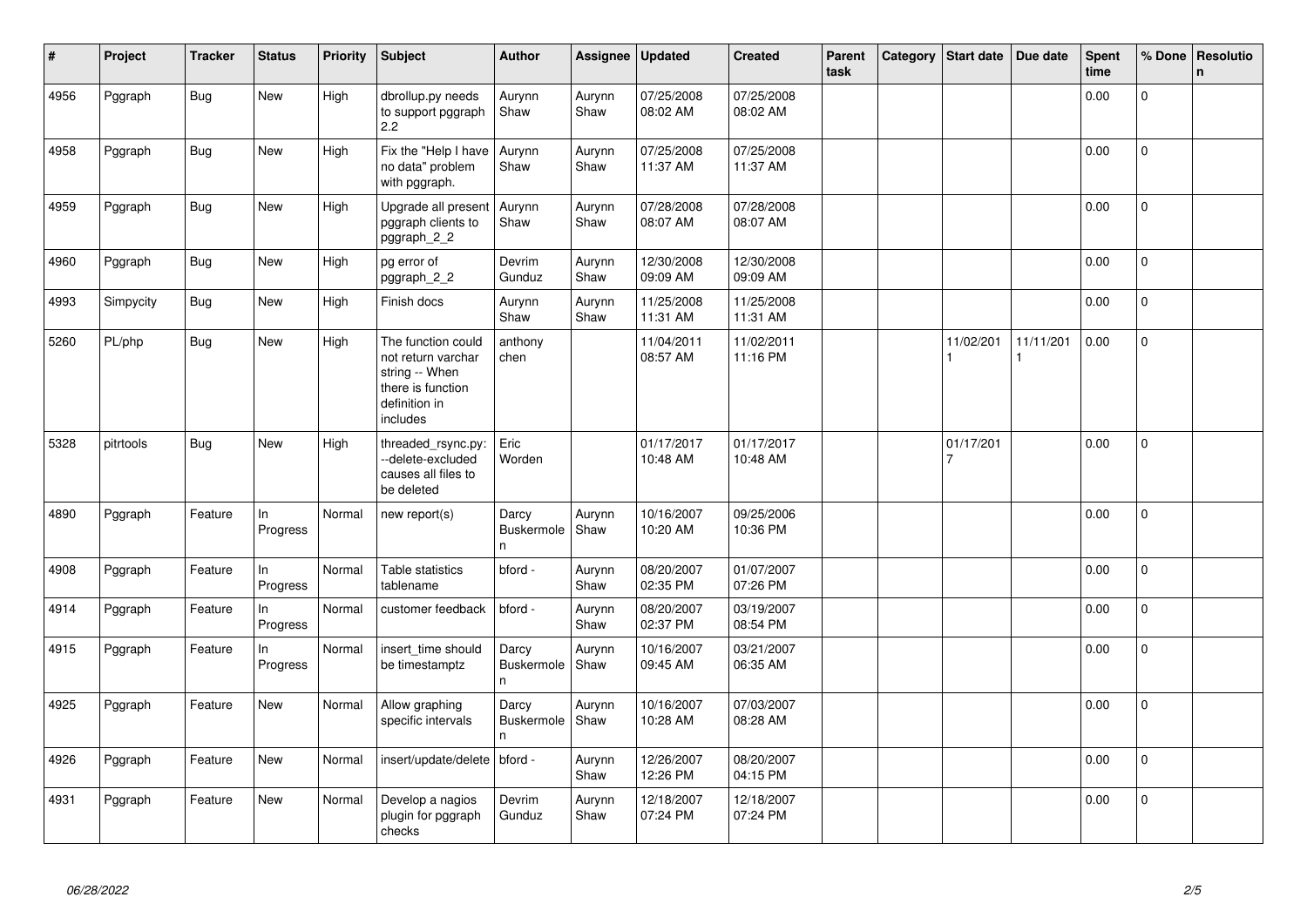| ∦    | Project     | <b>Tracker</b>  | <b>Status</b>  | <b>Priority</b> | <b>Subject</b>                                                 | <b>Author</b>     | Assignee          | <b>Updated</b>         | <b>Created</b>         | Parent<br>task | Category | Start date   Due date |                                        | <b>Spent</b><br>time | % Done         | Resolutio<br>n |
|------|-------------|-----------------|----------------|-----------------|----------------------------------------------------------------|-------------------|-------------------|------------------------|------------------------|----------------|----------|-----------------------|----------------------------------------|----------------------|----------------|----------------|
| 4932 | Pggraph     | Feature         | New            | Normal          | Have pggraph<br>directly access Wiki<br>passwords              | Aurynn<br>Shaw    | Aurynn<br>Shaw    | 12/31/2007<br>10:28 AM | 12/31/2007<br>10:28 AM |                |          |                       |                                        | 0.00                 | 0              |                |
| 4933 | Pggraph     | Feature         | New            | Normal          | Feature requests,<br>pggraph                                   | Aurynn<br>Shaw    | Aurynn<br>Shaw    | 03/12/2008<br>12:44 PM | 03/12/2008<br>12:44 PM |                |          |                       |                                        | 0.00                 | $\mathbf{0}$   |                |
| 4967 | PL/php      | Feature         | In<br>Progress | Normal          | Redesign memory<br>handling                                    | Álvaro<br>Herrera |                   | 05/21/2011<br>04:50 PM | 11/16/2005<br>05:31 PM |                |          |                       |                                        | 0.00                 | $\mathbf 0$    |                |
| 4972 | PL/php      | Bug             | In<br>Progress | Normal          | array $PHP \lt\gt Pq$<br>conversion is<br>broken               | Álvaro<br>Herrera |                   | 05/21/2011<br>04:50 PM | 11/23/2005<br>11:48 AM |                |          |                       |                                        | 0.00                 | 0              |                |
| 4979 | PL/php      | Feature         | In<br>Progress | Normal          | Add support for<br>IN/OUT parameters                           | Álvaro<br>Herrera | Alexey<br>Klyukin | 09/14/2011<br>11:21 AM | 12/05/2005<br>07:37 AM |                |          |                       | 09/13/201                              | 0.00                 | $\mathbf{0}$   |                |
| 4984 | PL/php      | Feature         | In<br>Progress | Normal          | Composite Type<br>Argument as table                            | bford -           |                   | 05/21/2011<br>04:50 PM | 12/15/2005<br>03:38 AM |                |          |                       |                                        | 0.00                 | $\mathbf 0$    |                |
| 5225 | PL/php      | Bug             | New            | Normal          | Unable to build<br>PL/php on OS X<br>(PHP 5.3)                 | Alexey<br>Klyukin | Alexey<br>Klyukin | 05/27/2011<br>05:05 AM | 06/29/2010<br>05:25 AM |                |          | 06/29/201<br>0        |                                        | 0.00                 | $\overline{0}$ |                |
| 5235 | PL/php      | Feature         | New            | Normal          | SPI Object and not<br>function                                 | Moisés P.<br>Sena |                   | 07/29/2010<br>10:48 AM | 07/29/2010<br>10:48 AM |                |          | 07/29/201<br>0        |                                        | 0.00                 | $\mathbf{0}$   |                |
| 5236 | PL/php      | Feature         | New            | Normal          | pg_raise to PHP<br>Object                                      | Moisés P.<br>Sena |                   | 07/29/2010<br>11:08 AM | 07/29/2010<br>11:07 AM |                |          | 07/29/201<br>$\Omega$ |                                        | 0.00                 | $\mathbf 0$    |                |
| 5255 | PL/php      | Bug             | New            | Normal          | support<br><b>TRUNCATE</b><br>triggers                         | Álvaro<br>Herrera |                   | 05/21/2011<br>04:29 PM | 05/21/2011<br>04:29 PM |                |          | 05/21/201             |                                        | 0.00                 | 0              |                |
| 5256 | PL/php      | Discussio<br>n. | New            | Normal          | Creating a PL/php<br>distribution                              | Joshua<br>Drake   |                   | 05/26/2011<br>01:44 PM | 05/21/2011<br>06:36 PM |                |          | 05/21/201             |                                        | 0.00                 | 0              |                |
| 5257 | postgres.js | Support         | New            | Normal          | method to catch<br>error on<br>connection?                     | Rick<br>Harding   |                   | 05/26/2011<br>09:15 AM | 05/26/2011<br>09:15 AM |                |          | 05/26/201             |                                        | 0.00                 | $\mathbf 0$    |                |
| 5258 | PL/php      | <b>Bug</b>      | New            | Normal          | Get rid of the<br>trusted PL/PHP                               | Alexey<br>Klyukin |                   | 05/27/2011<br>05:43 AM | 05/27/2011<br>05:43 AM |                |          | 05/27/201             |                                        | 0.00                 | $\mathbf 0$    |                |
| 5259 | PL/php      | Feature         | New            | Normal          | Add support for<br>anonymous DO<br>blocks.                     | Alexey<br>Klyukin |                   | 05/27/2011<br>05:52 AM | 05/27/2011<br>05:52 AM |                |          | 05/27/201             |                                        | 0.00                 | 0              |                |
| 5263 | pitrtools   | Discussio<br>n  | New            | Normal          | PITRTools ini<br>configuration files<br>are too complex        | Alexey<br>Klyukin | Alexey<br>Klyukin | 05/22/2013<br>05:41 AM | 09/17/2012<br>04:03 AM |                |          | $\overline{c}$        | 09/17/201  09/30/201<br>$\overline{c}$ | 0.00                 | $\overline{0}$ |                |
| 5265 | pitrtools   | Feature         | New            | Normal          | Avoid the need to<br>manually edit<br>postgresql.conf<br>files | Alexey<br>Klyukin | Alexey<br>Klyukin | 05/22/2013<br>05:40 AM | 09/17/2012<br>04:13 AM |                |          | 09/17/201<br>2        | 09/30/201<br>2                         | 0.00                 | $\mathbf{0}$   |                |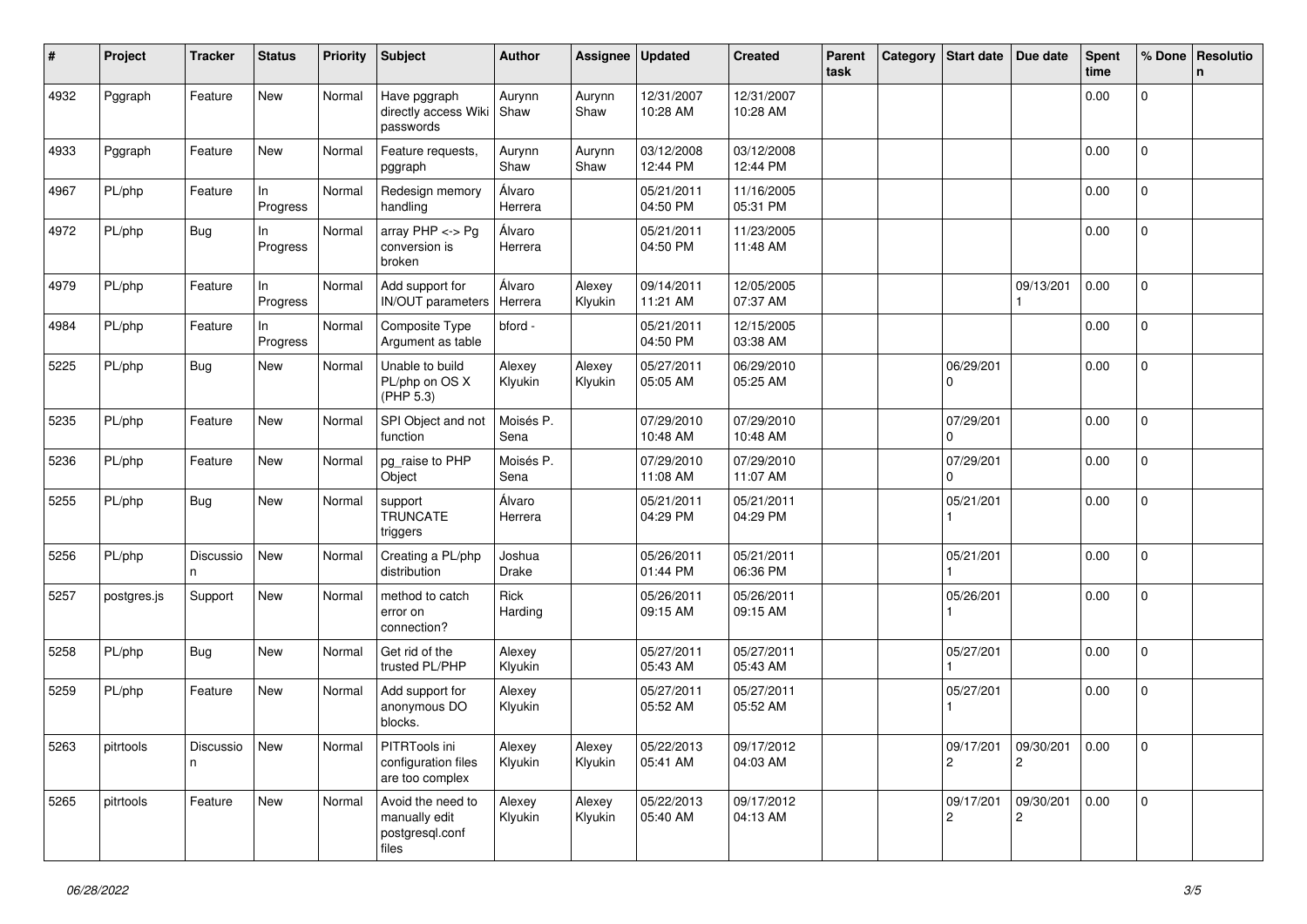| #    | Project             | <b>Tracker</b> | <b>Status</b>     | <b>Priority</b> | Subject                                                           | <b>Author</b>             | Assignee          | <b>Updated</b>         | <b>Created</b>         | <b>Parent</b><br>task | Category   Start date | Due date         | <b>Spent</b><br>time | % Done              | Resolutio<br>n |
|------|---------------------|----------------|-------------------|-----------------|-------------------------------------------------------------------|---------------------------|-------------------|------------------------|------------------------|-----------------------|-----------------------|------------------|----------------------|---------------------|----------------|
| 5291 | postgres_fdw        | Bug            | New               | Normal          | Great watches at<br>cut-prices                                    | Jkawasaki ·               |                   | 04/11/2014<br>07:30 AM | 04/11/2014<br>07:30 AM |                       |                       |                  | 0.00                 | 0                   |                |
| 5292 | postgres_fdw        | Bug            | New               | Normal          | [SPAM] Good<br>shoes good prices                                  | Ladyregina                |                   | 04/11/2014<br>02:06 PM | 04/11/2014<br>02:06 PM |                       |                       |                  | 0.00                 | 0                   |                |
| 5301 | postgres_fdw        | Bug            | New               | Normal          | My husband loves<br>Jacob & Co                                    | Postgres<br>fdw           |                   | 05/08/2014<br>03:17 AM | 05/08/2014<br>03:17 AM |                       |                       |                  | 0.00                 | 0                   |                |
| 5303 | postgres_fdw        | <b>Bug</b>     | New               | Normal          | [SPAM] Good<br>shoes good prices                                  | Alvherre -                |                   | 05/11/2014<br>09:24 AM | 05/11/2014<br>09:24 AM |                       |                       |                  | 0.00                 | 0                   |                |
| 5306 | pitrtools           | Feature        | Feedback   Normal |                 | Reimplementation<br>of queue                                      | Joshua A.<br><b>Drake</b> | Joshua<br>Drake   | 11/13/2014<br>10:12 AM | 05/13/2014<br>12:58 PM |                       | 05/13/201<br>4        |                  | 0.00                 | $\Omega$            |                |
| 5312 | postgres_fdw        | Bug            | New               | Normal          | AutoDesk Users                                                    | Kina<br>Lawrence          |                   | 03/09/2015<br>07:36 AM | 03/09/2015<br>07:36 AM |                       |                       |                  | 0.00                 | 0                   |                |
| 5315 | pitrtools           | Feature        | New               | Normal          | cmd_standby: Data<br>Directory vs.<br>Configuration<br>Directory? | Michael<br>Vitale         | Michael<br>Vitale | 05/14/2015<br>03:57 PM | 05/14/2015<br>03:57 PM |                       | 05/14/201<br>5        |                  | 0.00                 | 0                   |                |
| 5316 | postgres_fdw        | <b>Bug</b>     | New               | Normal          | (no subject)                                                      | Julieta<br>Clubb          |                   | 01/18/2016<br>04:11 AM | 01/18/2016<br>04:11 AM |                       |                       |                  | 0.00                 | 0                   |                |
| 5317 | postgres_fdw        | Bug            | New               | Normal          | Jonie Bittenbender                                                | Jonie<br>Bittenbende      |                   | 01/26/2016<br>10:56 PM | 01/26/2016<br>10:56 PM |                       |                       |                  | 0.00                 | 0                   |                |
| 5318 | postgres_fdw        | Bug            | <b>New</b>        | Normal          | C-Level, VP-Level.<br>Directors and<br><b>Manager Contacts</b>    | Tatum Lau                 |                   | 06/08/2016<br>07:52 AM | 06/08/2016<br>07:52 AM |                       |                       |                  | 0.00                 | $\overline{0}$      |                |
| 5321 | postgresql-sn<br>ap | Task           | New               | Normal          | Make postgres a<br>systemd daemon                                 | Ivan<br>Lezhnjov          |                   | 10/28/2016<br>06:34 AM | 10/28/2016<br>06:34 AM |                       | 10/28/201<br>6        |                  | 0.00                 | 0                   |                |
| 5326 | postgres_fdw        | Bug            | New               | Normal          | <b>Ubuntu Users</b><br><b>Email List</b>                          | Melony<br>Scheid          |                   | 11/15/2016<br>07:03 AM | 11/15/2016<br>07:03 AM |                       |                       |                  | 0.00                 | $\overline{0}$      |                |
| 5327 | postgresql-sn<br>ap | Feature        | In<br>Progress    | Normal          | New snap<br>packages to be<br>created                             | Joshua<br>Drake           | Ivan<br>Lezhnjov  | 12/13/2016<br>08:36 AM | 12/09/2016<br>07:11 AM |                       | 12/09/201<br>6        |                  | 0.00                 | 40                  |                |
| 5331 | postgresql-sn<br>ap | <b>Bug</b>     | New               | Normal          | PgBackRest                                                        | Joshua<br><b>Drake</b>    |                   | 02/10/2017<br>09:56 AM | 02/10/2017<br>09:56 AM |                       |                       |                  | 0.00                 | 0                   |                |
| 5339 | postgresgl-sn<br>ap | Task           | New               | Normal          | Explore tracks<br>feature                                         | Ivan<br>Lezhnjov          | Ivan<br>Lezhnjov  | 06/09/2017<br>03:47 AM | 06/09/2017<br>03:47 AM |                       | 06/09/201<br>7        | 06/16/201<br>  7 | 0.00                 | 0                   |                |
| 5340 | postgresql-sn<br>ap | Task           | New               | Normal          | Change package<br>name                                            | Ivan<br>Lezhnjov          | Ivan<br>Lezhnjov  | 08/02/2017<br>11:44 PM | 08/02/2017<br>11:44 PM |                       | 08/02/201             | 08/04/201<br>7   | 0.00                 | 0                   |                |
| 5345 | postgres_fdw        | Bug            | New               | Normal          | Follow-up                                                         | Karen<br>Edwards          |                   | 11/28/2017<br>03:16 PM | 11/28/2017<br>03:16 PM |                       |                       |                  | 0.00                 | $\mathsf{O}\xspace$ |                |
| 5349 | PL/php              | <b>Bug</b>     | New               | Normal          | Telcel red                                                        | briana26c -               |                   | 11/04/2018<br>11:06 AM | 11/04/2018<br>11:06 AM |                       |                       |                  | 0.00                 | $\mathsf{O}\xspace$ |                |